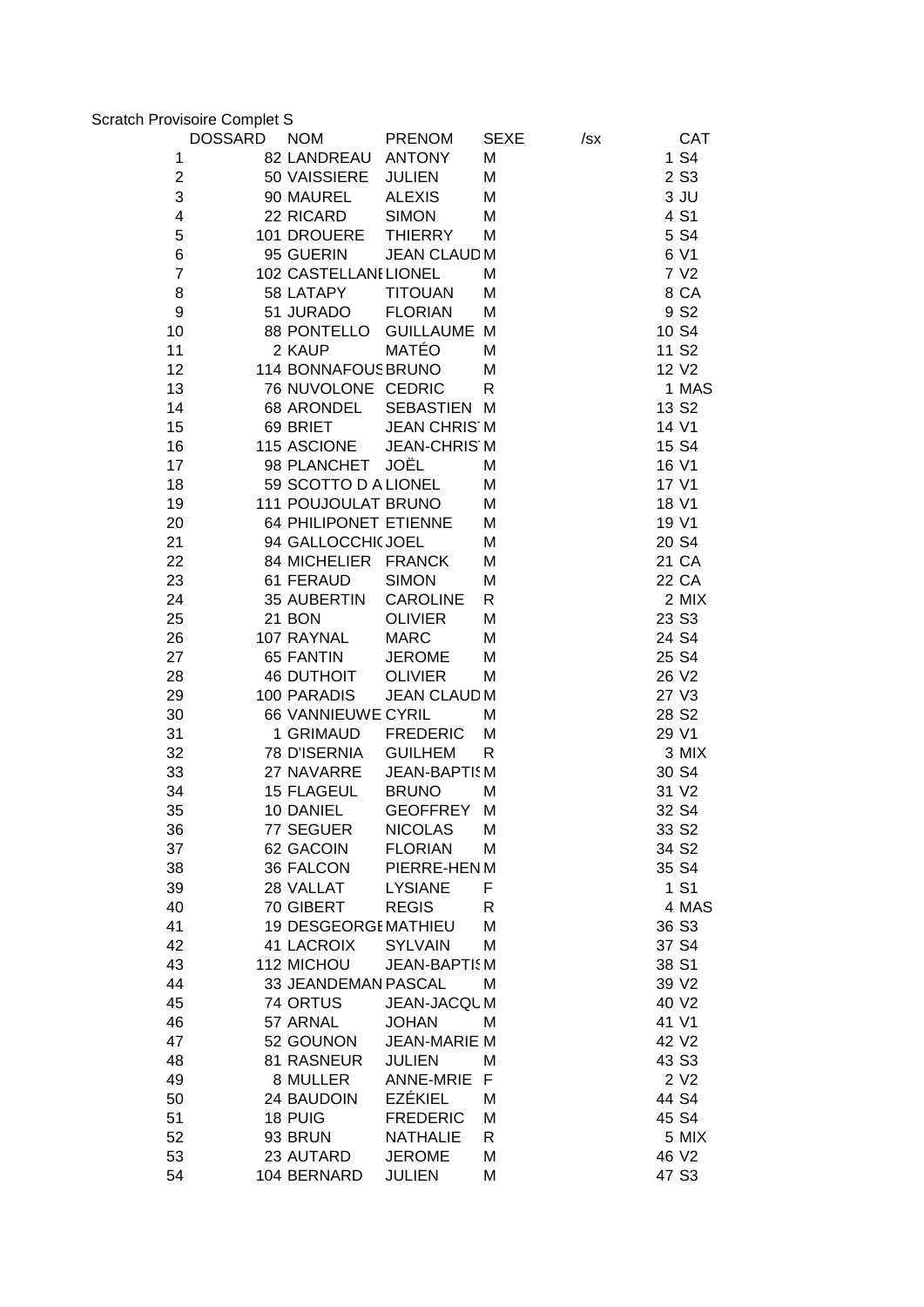| 55  | 6 BADE                       | <b>JULIEN</b>      | М |            | 48 S <sub>2</sub> |
|-----|------------------------------|--------------------|---|------------|-------------------|
| 56  | 43 CABOT                     | <b>PIERRE</b>      | Μ |            | 49 V1             |
| 57  | 16 MEYNIER                   | <b>VINCENT</b>     | Μ |            | 50 V3             |
| 58  | 26 VUJICIC                   | <b>PHILIPPE</b>    | Μ |            | 51 S4             |
| 59  | 47 CALABRO                   | <b>GHISLAIN</b>    | M |            | 52 V1             |
| 60  | 91 LIGUORI-DEI SABINE        |                    | R |            | 6 MIX             |
| 61  | 32 JACQUOT                   | <b>SANDRINE</b>    | F |            | 3 V1              |
| 62  | 60 DURST                     | <b>DAVID</b>       | M |            | 53 V1             |
| 63  | 54 BRINAS-SEN FABIENNE       |                    | F |            | 4 V <sub>2</sub>  |
| 64  | 53 BRINAS                    | <b>PHILIPPE</b>    | Μ |            | 54 V2             |
| 65  | 30 GRAIL LAVEF WILLY         |                    | M |            | 55 S4             |
| 66  | 37 BRUNEL                    | <b>JEAN-MARC R</b> |   |            | 7 MAS             |
| 67  | 20 COUTY                     | <b>NICOLAS</b>     | M |            | 56 S4             |
| 68  | 110 PAMATO                   | <b>FABRICE</b>     | Μ |            | 57 V1             |
| 69  | 106 DRAGUIS                  | JÉRÉMY             | Μ |            | 58 S1             |
| 70  | 87 BONASTRE                  | <b>CINDY</b>       | F |            | 5 S3              |
| 71  | 113 MODELSKI                 | <b>GUILLAUME M</b> |   |            | 59 S3             |
| 72  | 67 FRIES                     | <b>GUILHEM</b>     | Μ |            | 60 S3             |
| 73  | 99 FRAUILICH                 | <b>SAMUEL</b>      | R |            | 8 MAS             |
| 74  | 89 CAUSSEGAL MURIEL          |                    | F |            | 6 V1              |
| 75  | 92 PEREIRA PEIMARIE CLAIFR   |                    |   |            | 9 FEM             |
| 76  | 109 LECCIA                   | <b>ANTOINE</b>     | Μ |            | 61 V2             |
| 77  | 5 CHAVE                      | <b>REMI</b>        | M |            | 62 S <sub>3</sub> |
| 78  | <b>49 VLAEMYNCK CAROLE</b>   |                    | F |            | 7 V3              |
| 79  | 29 MONTRIEUL MAUD            |                    | F |            | 8 S4              |
| 80  | 25 VUJICIC                   | <b>DAMIEN</b>      | M |            | 63 S3             |
| 81  | 39 GIGLIONDA FABIEN          |                    | M |            | 64 S3             |
| 82  | 97 DISERNIA / DVINCENT       |                    | Μ |            | 65 V1             |
| 83  | <b>38 OURLIAC</b>            | <b>MATTHIEU</b>    | M |            | 66 S4             |
| 84  | 117 COCQUELET LAURA          |                    | F |            | 9 S <sub>2</sub>  |
| 85  | 85 PEREIRA                   | <b>KEVIN</b>       | R |            | <b>10 MIX</b>     |
| 86  | 108 FOURREAU                 | <b>GREGORY</b>     | Μ |            | 67 S4             |
| 87  | 42 LETERTRE                  | <b>GWENAELLER</b>  |   |            | 11 FEM            |
| 88  | 4 LUBRANO                    | <b>LAURENT</b>     | M |            | 68 S4             |
| 89  | 14 IMBERT                    | <b>FRDERIC</b>     | Μ |            | 69 V2             |
| 90  | 79 SOLDATI                   | <b>LAURENT</b>     | Μ |            | 70 V2             |
| 91  | 34 AUBERTIN                  | RAPHAEL            | М |            | 71 S3             |
| 92  | 116 PAWLAK                   | <b>VERONIQUE F</b> |   |            | 10 S4             |
| 93  | 86 DE ALMEIDA SANDRA         |                    | R |            | 12 FEM            |
| 94  | <b>48 CHAU-SENG MURIEL</b>   |                    | F |            | 11 V4             |
| 95  | 12 DANIEL                    | <b>ELODIE</b>      | F |            | 12 S4             |
| 96  | 96 DURU                      | <b>CAROLE</b>      | F |            | 13 V1             |
| 97  | 71 VALERI                    | <b>AURELIE</b>     | R |            | 13 FEM            |
| 98  | 73 CILIA                     | <b>MARIE</b>       | F |            | 14 S3             |
| 99  | 13 GRANGER                   | <b>CAROLINE</b>    | F |            | 15 S4             |
| 100 | 72 CILIA                     | <b>ANNE MARIER</b> |   |            | 14 FEM            |
| 101 | 75 REVERDY                   | <b>CLAUDE</b>      | R |            | 15 FEM            |
| 102 | 3 TOURNIER                   | <b>FABRICE</b>     | M | <b>ABD</b> | V <sub>1</sub>    |
| 103 | 7 MULLER                     | <b>JEAN-PAUL</b>   | M | <b>ABD</b> | V <sub>2</sub>    |
| 104 | 9 ROYER                      | <b>STEPHANE</b>    | М | <b>ABD</b> | V3                |
| 105 | 11 PREVOT                    | <b>RICHARD</b>     | Μ | <b>ABD</b> | S4                |
| 106 | 17 BONNEL                    | <b>CHRISTOPHIM</b> |   | <b>ABD</b> | S <sub>2</sub>    |
| 107 | 31 GUIGNARD                  | <b>CHARLES</b>     | М | <b>ABD</b> | CA                |
| 108 | 44 GROU                      | <b>RENE</b>        | M | <b>ABD</b> | V <sub>5</sub>    |
| 109 | <b>45 BARRAQUIEI FABRICE</b> |                    | Μ | <b>ABD</b> | S <sub>3</sub>    |
| 110 | 56 GODARD                    | <b>STEPHANE</b>    | Μ | <b>ABD</b> | V <sub>2</sub>    |
|     |                              |                    |   |            |                   |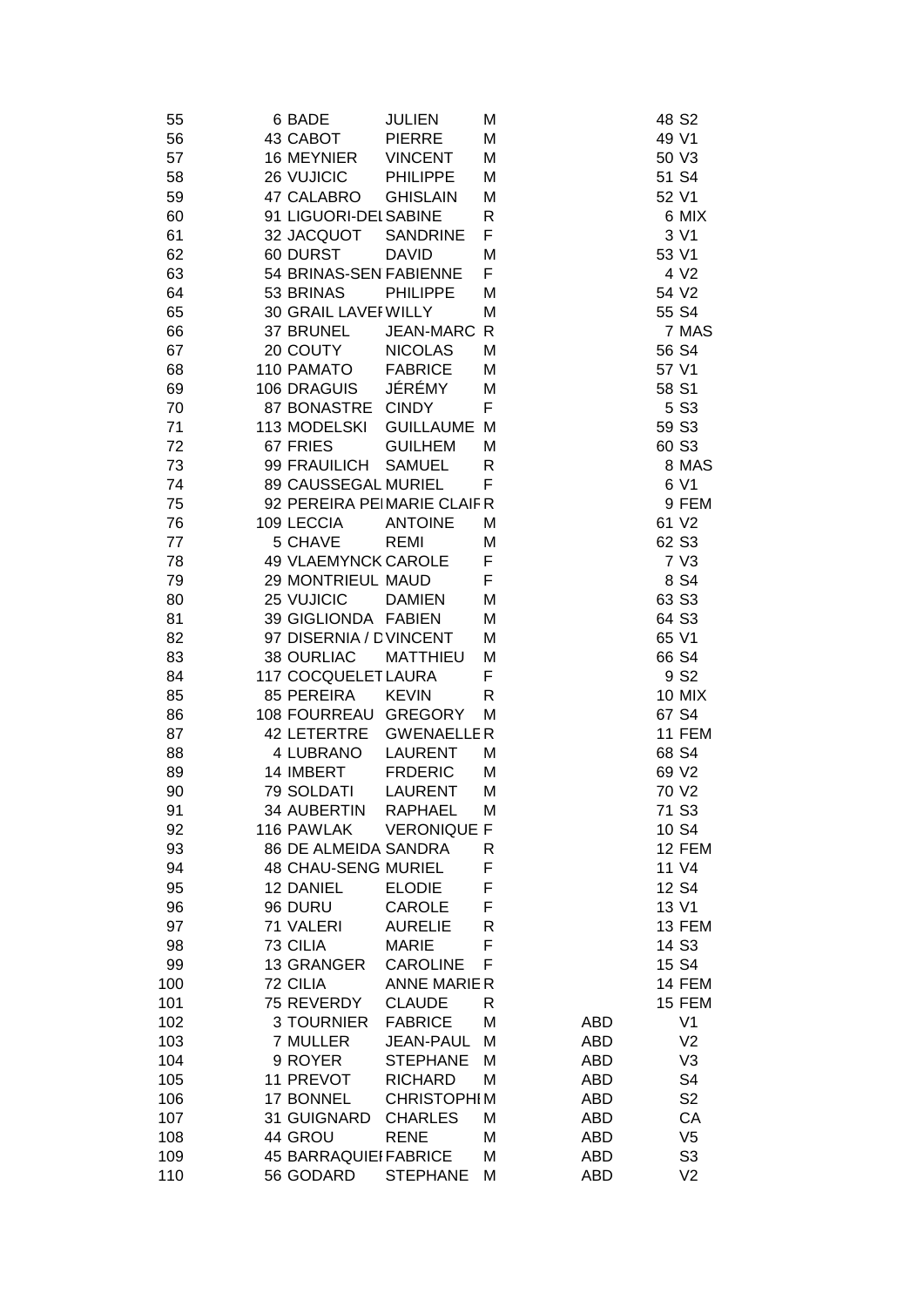| 111 | 63 MUSI                   | <b>RICHARD</b> | M | ABD  | S <sub>2</sub> |
|-----|---------------------------|----------------|---|------|----------------|
| 112 | 80 LE GRIX                | FRANCOIS M     |   | ABD  | S4             |
| 113 | 83 VANNIEUWE YANN         |                | M | ARD. | S4             |
| 114 | 55 CAPDEVILLE STEPHANIE F |                |   | DSO. | V <sub>2</sub> |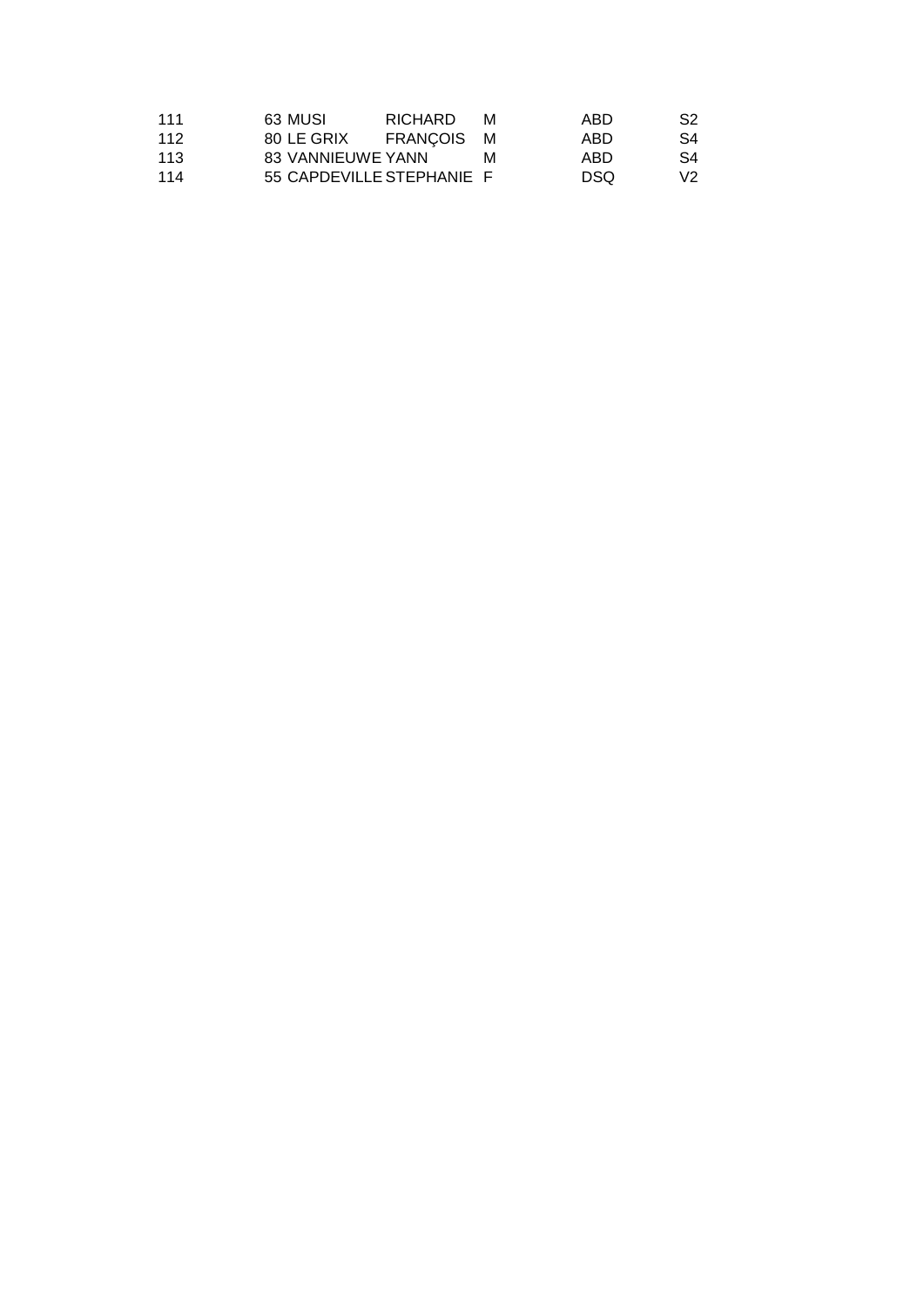| /cat | <b>CLUB</b><br>P <sub>1</sub> | Tps1         | Vit1<br>P <sub>2</sub> | Tps2         |
|------|-------------------------------|--------------|------------------------|--------------|
|      | 1 VITROLLES 1                 | 3 0:10:46.3  | 4,2                    | 4 0:56:44.9  |
|      | 1 CEVENNES E                  | 8 0:11:28.9  | 3,9                    | 1 0:56:09.7  |
|      | 1 MAT MONTP                   | 22 0:13:14.5 | 3,4                    | 2 0:56:32.6  |
|      | 1 NL                          | 5 0:11:08.6  | 4                      | 7 1:00:43.4  |
|      | 2 TMB ST AUN                  | 62 0:16:02.4 | 2,8                    | 5 0:57:57.7  |
|      | 1 MAUGUIO C/                  | 20 0:13:11.5 | 3,4                    | 6 1:00:14.2  |
|      | 1 MAUGUIO C/                  | 23 0:13:17.1 | 3,4                    | 8 1:00:55.5  |
|      | 1 TRI 07 PRIVA                | 11 0:12:20.9 | 3,6                    | 9 1:03:05.3  |
|      | 1 MONTPELLIE                  | 17 0:12:59.7 | 3,5                    | 13 1:04:51.0 |
|      | 3 LES CHAME/                  | 39 0:14:36.9 | 3,1                    | 11 1:03:39.4 |
|      | 2 A. L. ECHIRO                | 10 0:12:06.2 | 3,7                    | 15 1:06:29.3 |
|      | 2 MONTPELLIE                  | 34 0:13:53.1 | 3,2                    | 10 1:03:05.8 |
|      | 1 LOUPIANTRI                  | 2 0:10:38.8  | 4,2                    | 18 1:06:55.0 |
|      | 3 GRAND NARI                  | 14 0:12:44.6 | 3,5                    | 21 1:08:40.6 |
|      | 2 CASTELNAU                   | 15 0:12:51.2 | 3,5                    | 16 1:06:31.1 |
|      | 4 TRIATHLON I                 | 12 0:12:34.8 | 3,6                    | 17 1:06:41.6 |
|      | 3 TEAM MOUN                   | 74 0:16:58.3 | 2,7                    | 12 1:04:23.7 |
|      | 4 MAUGUIO C/                  | 24 0:13:21.0 | 3,4                    | 24 1:09:26.3 |
|      | 5 NL                          | 53 0:15:38.0 | 2,9                    | 20 1:08:33.9 |
|      | 6 ELAN CYCLIS                 | 21 0:13:13.5 | 3,4                    | 23 1:09:18.2 |
|      | 5 CROCOS D'A                  | 32 0:13:50.0 | 3,3                    | 27 1:10:09.7 |
|      | 2 TRIBIKE34                   | 18 0:13:07.3 | 3,4                    | 14 1:06:18.7 |
|      | 3 NL                          | 9 0:11:36.2  | 3,9                    | 22 1:08:47.0 |
|      | 1 VTTHAU                      | 25 0:13:22.0 | 3,4                    | 28 1:10:12.0 |
|      | 2 NL                          | 36 0:14:11.7 | 3,2                    | 19 1:08:00.1 |
|      | <b>6 RODEZ TRIA</b>           | 71 0:16:37.1 | 2,7                    | 37 1:12:02.9 |
|      | 7 TRIATHLETE                  | 37 0:14:30.5 | 3,1                    | 32 1:10:53.2 |
|      | 3 MAUGUIO C/                  | 52 0:15:33.6 | 2,9                    | 29 1:10:15.1 |
|      | 1 MAUGUIO C/                  | 44 0:15:06.5 | 3                      | 26 1:10:05.0 |
|      | 4 NL                          | 48 0:15:18.6 | 2,9                    | 30 1:10:15.3 |
|      | 7 MONTPELLIE                  | 33 0:13:52.6 | 3,2                    | 52 1:15:54.8 |
|      | 2 TRI RUN FRC                 | 65 0:16:08.2 | 2,8                    | 25 1:09:49.2 |
|      | 8 VTTHAU                      | 54 0:15:39.1 | 2,9                    | 34 1:11:16.4 |
|      | 4 NL                          | 38 0:14:34.1 | 3,1                    | 40 1:12:58.1 |
|      | 9 NON LICENC                  | 7 0:11:23.1  | 4                      | 64 1:18:54.0 |
|      | 5 NL                          | 49 0:15:24.8 | 2,9                    | 49 1:15:32.5 |
|      | 6 NL                          | 42 0:14:41.9 | 3,1                    | 54 1:16:08.0 |
|      | 10 NL                         | 68 0:16:24.3 | 2,7                    | 38 1:12:31.6 |
|      | 1 VITROLLES 1                 | 4 0:11:06.5  | 4,1                    | 67 1:19:19.5 |
|      | 2 NL                          | 19 0:13:11.2 | 3,4                    | 79 1:22:57.7 |
|      | 3 NL                          | 41 0:14:41.4 | 3,1                    | 36 1:11:58.8 |
|      | 11 FLEURY MED                 | 85 0:17:48.1 | 2,5                    | 31 1:10:37.7 |
|      | 2 NL                          | 50 0:15:27.9 |                        | 55 1:16:20.3 |
|      | 5 NL                          | 51 0:15:32.4 | 2,9                    | 35 1:11:41.8 |
|      | <b>6 NON-LICENC</b>           | 77 0:17:08.2 | 2,9                    | 46 1:14:54.4 |
|      | 8 RODEZ TRI 1                 |              | 2,6                    |              |
|      |                               | 56 0:15:43.2 | 2,9                    | 41 1:12:58.6 |
|      | 7 TRI 07 PRIVA                | 47 0:15:18.5 | 2,9                    | 60 1:17:49.1 |
|      | 4 MAUGUIO C/                  | 55 0:15:41.8 | 2,9                    | 39 1:12:48.1 |
|      | 1 NL                          | 73 0:16:39.6 | 2,7                    | 47 1:14:57.0 |
|      | 12 MAT MONTP                  | 28 0:13:44.2 | 3,3                    | 56 1:16:24.2 |
|      | 13 NL                         | 35 0:14:03.5 | 3,2                    | 51 1:15:41.3 |
|      | 3 NON LICENC                  | 83 0:17:43.6 | 2,5                    | 62 1:17:58.8 |
|      | 8 NIMES TRAIL                 | 61 0:15:59.7 | 2,8                    | 43 1:14:41.4 |
|      | 5 NL                          | 16 0:12:51.8 | 3,5                    | 65 1:18:59.5 |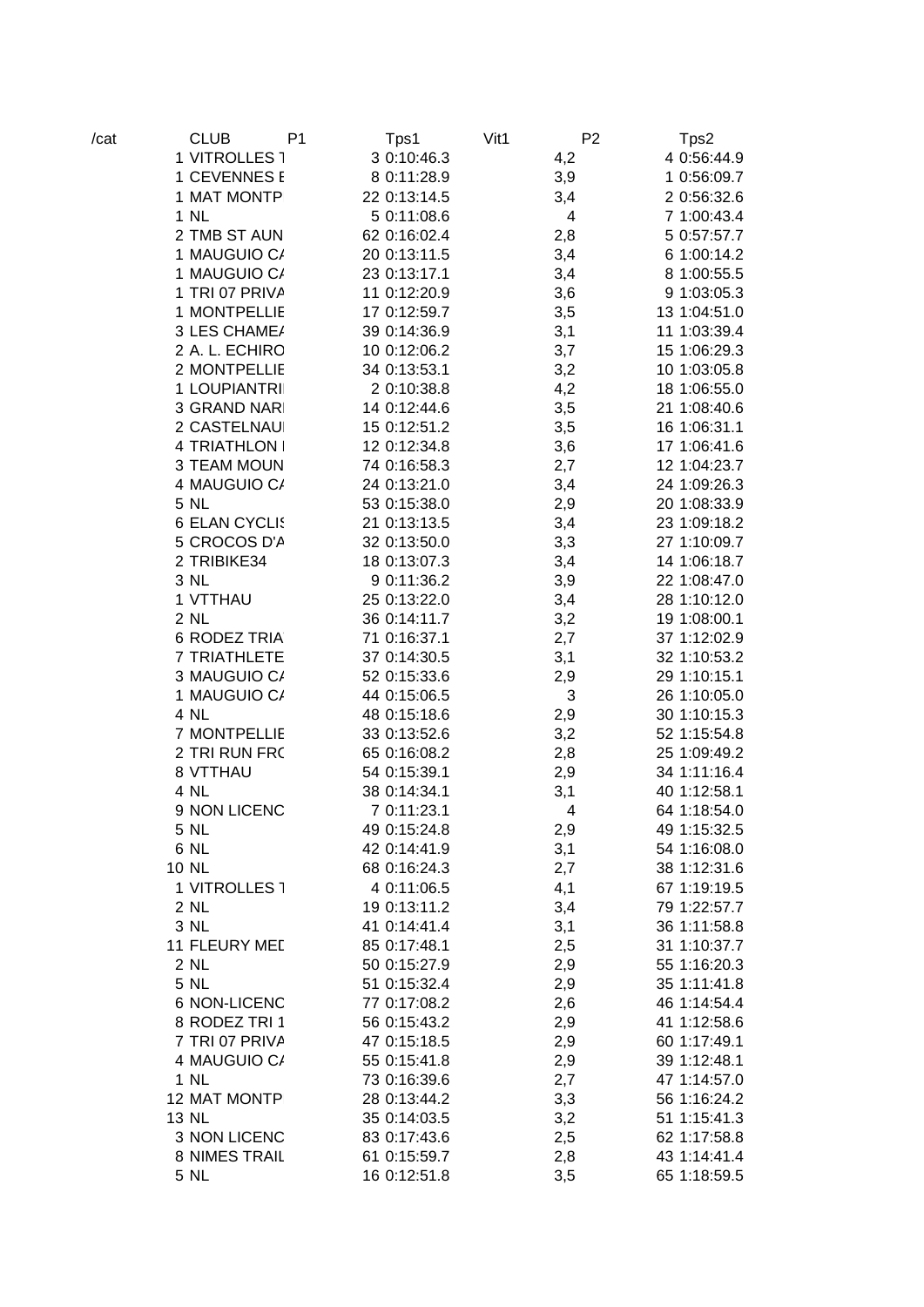|     | <b>7 NL</b>        | 26 0:13:22.7  | 3,4        | 69 1:20:08.6  |
|-----|--------------------|---------------|------------|---------------|
|     | 9 NL               | 99 0:20:38.3  | 2,2        | 33 1:10:55.7  |
|     | 2 CAMELEONS        | 76 0:17:07.3  | 2,6        | 42 1:14:24.8  |
|     | 14 TRIRUN FRO      | 78 0:17:11.6  | 2,6        | 53 1:16:05.3  |
|     | <b>10 NL</b>       | 60 0:15:53.7  | 2,8        | 45 1:14:49.5  |
|     | 4 ELAN CYCLIS      | 70 0:16:35.1  | 2,7        | 44 1:14:42.7  |
|     | 1 LOUPIANTRII      | 43 0:14:54.4  | 3          | 68 1:20:08.2  |
|     | 11 NL              | 69 0:16:33.7  | 2,7        | 57 1:16:37.8  |
|     | 2 NL               | 40 0:14:38.9  | 3,1        | 71 1:20:33.3  |
|     | 9 NL               | 72 0:16:39.3  | 2,7        | 63 1:18:22.6  |
|     | 15 NEANT           | 67 0:16:22.9  | 2,7        | 48 1:15:16.4  |
|     | 3 NL               | 30 0:13:45.9  | 3,3        | 87 1:27:31.6  |
|     | 16 NL              | 91 0:18:16.3  | 2,5        | 66 1:19:10.5  |
|     | 12 NL              | 58 0:15:45.3  | 2,9        | 50 1:15:33.8  |
|     | 3 NL               | 93 0:19:14.2  | 2,3        | 58 1:16:55.3  |
|     | 1 MAUGUIO C/       | 45 0:15:07.6  | 3          | 78 1:22:42.1  |
|     | 6 MAUGUIO C/       | 86 0:17:59.6  | 2,5        | 72 1:21:00.0  |
|     | 7 TCN              | 84 0:17:46.9  | 2,5        | 74 1:21:43.1  |
|     | 4 NL               | 46 0:15:08.7  | 3          | 83 1:25:26.6  |
|     | 2 NL               | 88 0:18:08.2  | 2,5        | 75 1:21:55.7  |
|     | 1 TRIRUN FRO       | 79 0:17:12.2  | 2,6        | 76 1:22:22.2  |
|     | 10 MAT MONTP       | 66 0:16:22.3  | 2,7        | 81 1:23:47.0  |
|     | 8 NL               | 96 0:19:35.3  | 2,3        | 61 1:17:50.8  |
|     | 1 CÉVENNES E       | 64 0:16:06.6  | 2,8        | 73 1:21:00.4  |
|     | 1 NL               | 63 0:16:04.4  | 2,8        | 84 1:26:09.7  |
|     | 9 NL               | 98 0:20:28.6  | 2,2        | 80 1:23:31.2  |
|     | 10 NL              | 103 0:21:55.1 | 2,1        | 59 1:17:22.7  |
|     | 13 TRIRUN FRO      | 94 0:19:31.4  | 2,3        | 70 1:20:32.5  |
|     | <b>17 NL</b>       | 59 0:15:46.4  | 2,9        | 88 1:27:32.5  |
|     | 1 MAUGUIO C/       | 13 0:12:42.0  | 3,5        | 86 1:27:28.6  |
|     | 5 NL               | 82 0:17:39.9  | 2,5        | 77 1:22:28.3  |
|     | 18 MAUGUIO-C/      | 29 0:13:44.9  | 3,3        | 100 1:41:25.7 |
|     | 2 TRIRUN FRO       | 31 0:13:46.7  | 3,3        | 96 1:36:53.9  |
|     | 19 NL              | 90 0:18:15.6  | 2,5        | 90 1:28:56.3  |
|     | <b>11 NL</b>       | 100 0:21:29.9 | 2,1        | 82 1:25:05.2  |
|     | <b>12 NL</b>       | 80 0:17:23.5  | 2,6        | 91 1:31:52.4  |
|     | 11 VTTHAU          | 95 0:19:34.1  | 2,3        | 92 1:32:57.9  |
|     | 2 NL               | 89 0:18:08.8  | 2,5        | 95 1:36:17.4  |
|     | 3 NL               | 92 0:18:23.3  | 2,4        | 98 1:39:03.5  |
|     | 1 TRIATHLETE       | 81 0:17:39.0  | 2,5        | 93 1:33:36.7  |
|     | 3 NON LICENC       | 75 0:16:58.8  | 2,7        | 97 1:37:29.7  |
|     | 3 NL               | 104 0:24:45.3 | 1,8        | 94 1:33:52.3  |
|     | 4 NL               | 87 0:18:02.8  | 2,5        | 85 1:26:22.5  |
|     | 2 NL               | 97 0:20:15.0  | 2,2        | 99 1:40:20.5  |
|     | 4 NON LICENC       | 57 0:15:44.9  | 2,9        | 102 1:49:31.8 |
|     | 5 NL               | 101 0:21:31.1 | 2,1        | 104 2:14:30.3 |
|     | 6 NL               | 102 0:21:31.5 | 2,1        | 103 2:14:12.5 |
| ABD | <b>NL</b>          | 105 0:00:00.0 | ABD        |               |
| ABD | <b>MAT MONTP</b>   | 106 0:00:00.0 | ABD        |               |
| ABD | <b>NL</b>          | 107 0:00:00.0 | ABD        |               |
| ABD | <b>NON LICENC</b>  | 108 0:00:00.0 | ABD        |               |
| ABD | <b>ASPH TRIATI</b> | 109 0:00:00.0 | ABD        |               |
| ABD | <b>SAINT RAPH.</b> | 115 0:11:09.3 | ABD        |               |
| ABD | LES CHAME/         | 110 0:00:00.0 | ABD        |               |
| ABD | ******             | 111 0:00:00.0 | ABD        |               |
| ABD | <b>NL</b>          | 116 0:19:50.8 | <b>ABD</b> | 101 1:42:12.3 |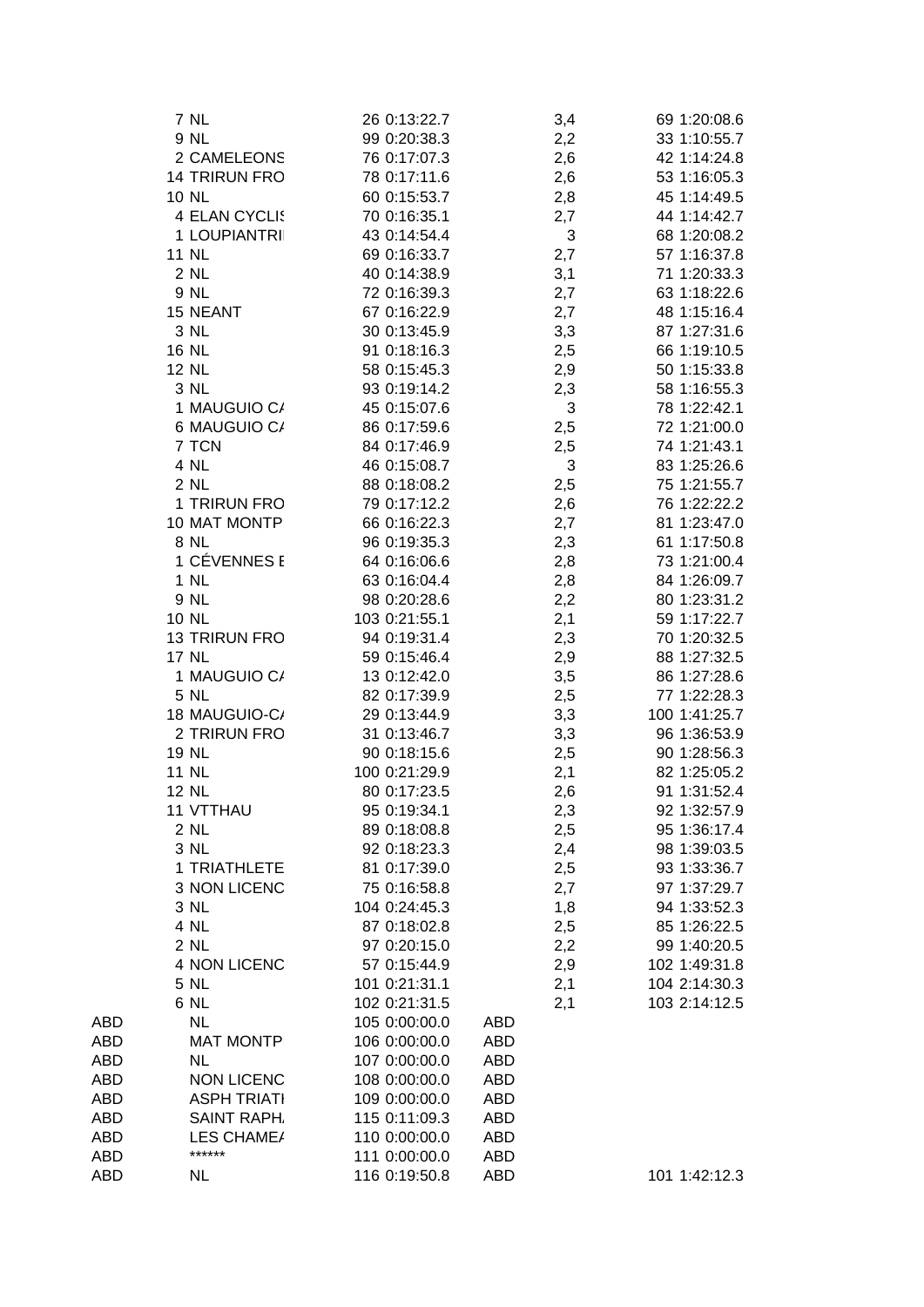| ABD  | <b>GRAND NARL</b> | 112 0:00:00.0 | ABD  |
|------|-------------------|---------------|------|
| ABD  | VO2 TRIATHI       | 113 0:00:00.0 | ABD  |
| ABD  | VO2 TRIATHI       | 114 0:00:00.0 | ABD  |
| DSO. | NL                | 117.0:21:29.0 | DSO. |

3 0:56:41.7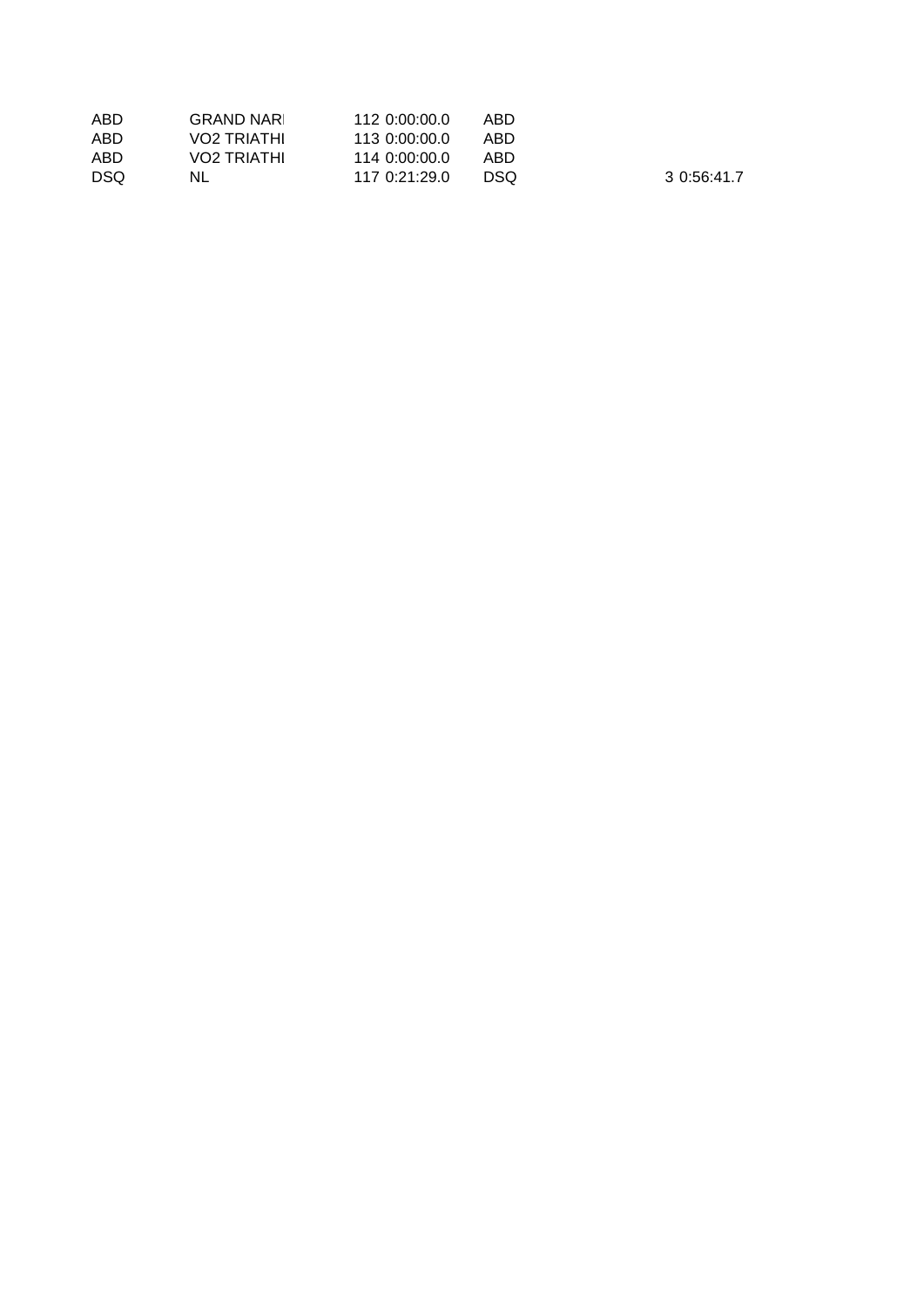| Vit <sub>2</sub> | P <sub>3</sub> | Tps3         | Vit <sub>3</sub> | <b>TEMPS</b>                       |
|------------------|----------------|--------------|------------------|------------------------------------|
|                  | 21,1           | 2 0:19:07.3  |                  | 15,7 1:26:38.59                    |
|                  | 21,4           | 4 0:20:51.9  |                  | 14,4 1:28:30.67                    |
|                  | 21,2           | 22 0:23:19.7 |                  | 12,9 1:33:06.89                    |
|                  | 19,8           | 19 0:23:03.4 |                  | 13 1:34:55.46                      |
|                  | 20,7           | 8 0:21:38.8  |                  | 13,9 1:35:38.99                    |
|                  | 19,9           | 12 0:22:13.9 |                  | 13,5 1:35:39.71                    |
|                  | 19,7           | 14 0:22:33.4 |                  | 13,3 1:36:46.06                    |
|                  | 19             | 17 0:23:00.0 |                  | 13 1:38:26.40                      |
|                  | 18,5           | 5 0:21:03.2  |                  | 14,2 1:38:54.07                    |
|                  | 18,9           | 6 0:21:34.3  |                  | 13,9 1:39:50.78                    |
|                  | 18             | 11 0:22:11.9 |                  | 13,5 1:40:47.48                    |
|                  | 19             | 30 0:24:16.7 |                  | 12,4 1:41:15.73                    |
|                  | 17,9           | 43 0:25:23.3 |                  | 11,8 1:42:57.29                    |
|                  | 17,5           | 10 0:22:01.1 |                  | 13,6 1:43:26.42                    |
|                  | 18             | 35 0:24:50.7 |                  | 12,1 1:44:13.12                    |
|                  | 18             | 37 0:25:08.9 |                  | 11,9 1:44:25.48                    |
|                  | 18,6           | 29 0:24:12.5 |                  | 12,4 1:45:34.60                    |
|                  | 17,3           | 25 0:23:43.5 |                  | 12,6 1:46:30.98                    |
|                  | 17,5           | 15 0:22:38.6 |                  | 13,2 1:46:50.60                    |
|                  | 17,3           | 34 0:24:47.7 |                  | 12,1 1:47:19.51                    |
|                  | 17,1           | 24 0:23:33.2 |                  | 12,7 1:47:33.04                    |
|                  | 18,1           | 73 0:28:11.3 |                  | 10,6 1:47:37.48                    |
|                  | 17,4           | 59 0:27:21.1 |                  | 11 1:47:44.35                      |
|                  | 17,1           | 31 0:24:22.0 |                  | 12,3 1:47:56.07                    |
|                  | 17,6           | 50 0:26:26.0 |                  | 11,3 1:48:37.90                    |
|                  | 16,7           | 3 0:20:28.7  |                  | 14,6 1:49:08.78                    |
|                  | 16,9           | 26 0:24:03.7 |                  | 12,5 1:49:27.56                    |
|                  | 17,1           | 32 0:24:26.6 |                  | 12,3 1:50:15.42                    |
|                  | 17,1           | 38 0:25:09.2 |                  | 11,9 1:50:20.82                    |
|                  | 17,1           | 45 0:25:33.5 |                  | 11,7 1:51:07.48                    |
|                  | 15,8           | 9 0:21:42.1  |                  | 13,8 1:51:29.59                    |
|                  | 17,2           | 46 0:25:38.5 |                  | 11,7 1:51:35.96                    |
|                  |                | 39 0:25:13.8 |                  |                                    |
|                  | 16,8<br>16,4   | 36 0:24:52.7 |                  | 11,9 1:52:09.40<br>12,1 1:52:25.12 |
|                  |                | 21 0:23:18.4 |                  |                                    |
|                  | 15,2           |              |                  | 12,9 1:53:35.57<br>13 1:54:00.64   |
|                  | 15,9           | 18 0:23:03.3 |                  |                                    |
|                  | 15,8           | 20 0:23:12.9 |                  | 12,9 1:54:02.82                    |
|                  | 16,5           | 41 0:25:19.3 |                  | 11,8 1:54:15.42                    |
|                  | 15,1           | 28 0:24:11.6 |                  | 12,4 1:54:37.70                    |
|                  | 14,5           | 1 0:18:31.6  |                  | 16,2 1:54:40.67                    |
|                  | 16,7           | 69 0:28:03.7 |                  | 10,7 1:54:44.07                    |
|                  | 17             | 49 0:26:20.8 |                  | 11,4 1:54:46.78                    |
|                  | 15,7           | 23 0:23:23.9 |                  | 12,8 1:55:12.21                    |
|                  | 16,7           | 77 0:28:49.9 |                  | 10,4 1:56:04.28                    |
|                  | 16             | 33 0:24:29.8 |                  | 12,2 1:56:32.48                    |
|                  | 16,4           | 68 0:28:00.5 |                  | 10,7 1:56:42.32                    |
|                  | 15,4           | 27 0:24:05.9 |                  | 12,4 1:57:13.57                    |
|                  | 16,5           | 79 0:29:13.2 |                  | 10,3 1:57:43.17                    |
|                  | 16             | 53 0:26:32.2 |                  | 11,3 1:58:08.95                    |
|                  | 15,7           | 70 0:28:09.2 |                  | 10,7 1:58:17.75                    |
|                  | 15,9           | 76 0:28:42.5 |                  | 10,4 1:58:27.39                    |
|                  | 15,4           | 16 0:22:46.0 |                  | 13,2 1:58:28.56                    |
|                  | 16,1           | 64 0:27:47.6 |                  | 10,8 1:58:28.84                    |
|                  | 15,2           | 56 0:27:15.1 |                  | 11 1:59:06.53                      |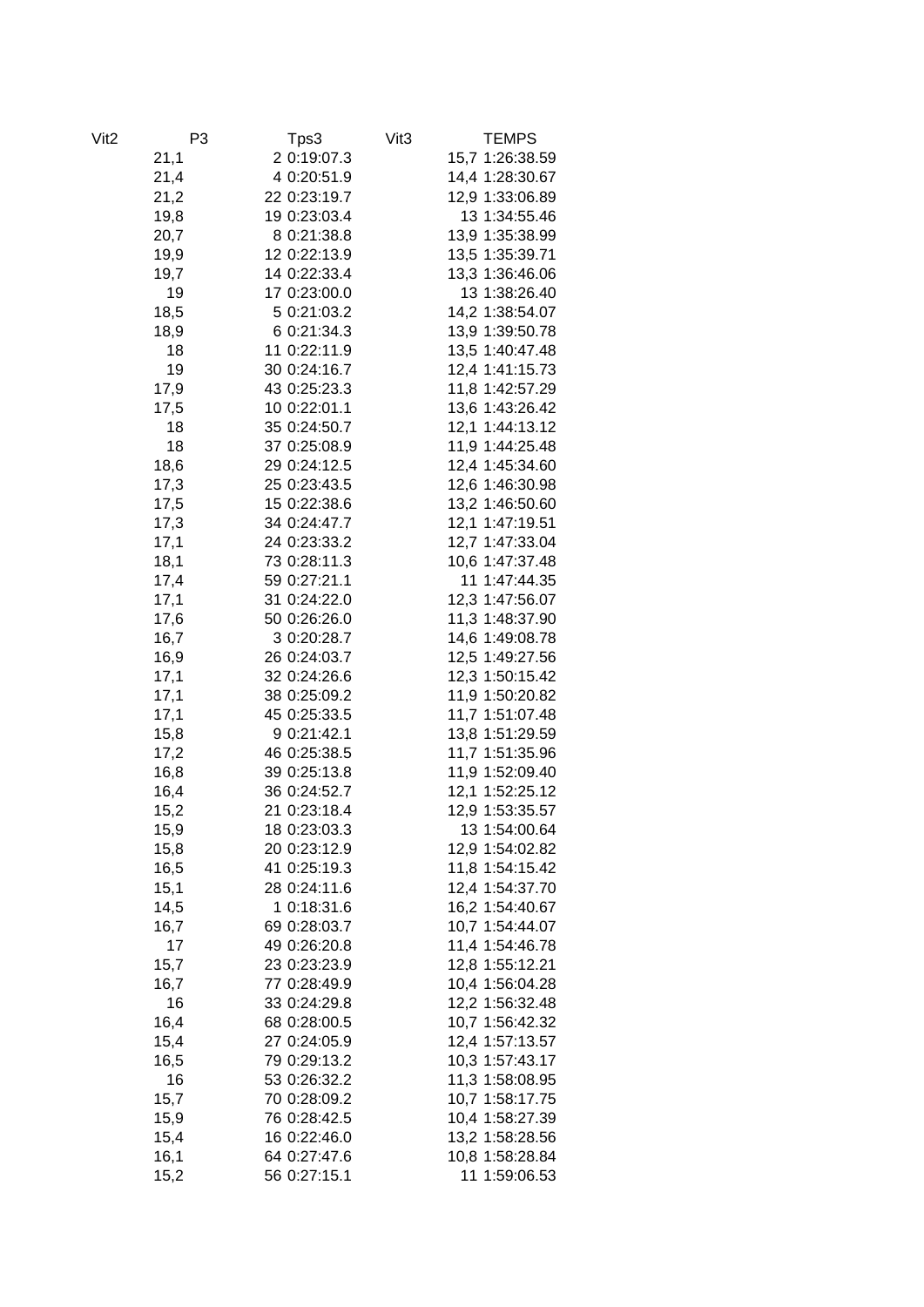| 15   | 47 0:25:56.7  |            | 11,6 1:59:28.15 |
|------|---------------|------------|-----------------|
| 16,9 | 67 0:27:58.3  |            | 10,7 1:59:32.51 |
| 16,1 | 75 0:28:39.8  |            | 10,5 2:00:12.15 |
| 15,8 | 74 0:28:24.0  |            | 10,6 2:01:41.00 |
| 16   | 85 0:31:08.1  |            | 9,6 2:01:51.42  |
| 16,1 | 84 0:30:37.7  |            | 9,8 2:01:55.71  |
| 15   | 55 0:27:03.1  |            | 11,1 2:02:05.82 |
| 15,7 | 78 0:29:12.5  |            | 10,3 2:02:24.18 |
| 14,9 | 61 0:27:35.9  |            | 10,9 2:02:48.29 |
| 15,3 | 63 0:27:46.8  |            | 10,8 2:02:48.85 |
| 15,9 | 88 0:31:15.8  |            | 9,6 2:02:55.15  |
| 13,7 | 7 0:21:38.1   |            | 13,9 2:02:55.71 |
|      |               |            |                 |
| 15,2 | 44 0:25:33.0  |            | 11,7 2:02:59.93 |
| 15,9 | 90 0:31:44.7  |            | 9,4 2:03:03.95  |
| 15,6 | 62 0:27:37.9  |            | 10,9 2:03:47.59 |
| 14,5 | 52 0:26:28.8  |            | 11,3 2:04:18.76 |
| 14,8 | 42 0:25:19.6  |            | 11,8 2:04:19.31 |
| 14,7 | 51 0:26:27.8  |            | 11,3 2:05:57.90 |
| 14   | 48 0:25:58.1  |            | 11,6 2:06:33.51 |
| 14,6 | 54 0:26:47.5  |            | 11,2 2:06:51.62 |
| 14,6 | 60 0:27:31.7  |            | 10,9 2:07:06.31 |
| 14,3 | 57 0:27:15.4  |            | 11 2:07:24.79   |
| 15,4 | 83 0:30:37.6  |            | 9,8 2:08:03.85  |
| 14,8 | 86 0:31:12.9  |            | 9,6 2:08:20.06  |
| 13,9 | 66 0:27:56.4  |            | 10,7 2:10:10.71 |
| 14,4 | 58 0:27:17.7  |            | 11 2:11:17.59   |
| 15,5 | 97 0:33:11.4  |            | 9 2:12:29.35    |
| 14,9 | 95 0:32:35.0  |            | 9,2 2:12:38.96  |
| 13,7 | 82 0:29:46.5  |            | 10,1 2:13:05.54 |
| 13,7 | 99 0:33:28.5  |            | 9 2:13:39.26    |
|      | 101 0:35:06.3 |            |                 |
| 14,6 |               |            | 8,5 2:15:14.67  |
| 11,8 | 13 0:22:33.2  |            | 13,3 2:17:43.90 |
| 12,4 | 65 0:27:56.0  |            | 10,7 2:18:36.65 |
| 13,5 | 91 0:31:51.6  |            | 9,4 2:19:03.71  |
| 14,1 | 93 0:32:29.7  |            | 9,2 2:19:04.90  |
| 13,1 | 87 0:31:13.3  |            | 9,6 2:20:29.37  |
| 12,9 | 81 0:29:41.2  |            | 10,1 2:22:13.29 |
| 12,5 | 71 0:28:09.7  |            | 10,7 2:22:36.04 |
| 12,1 | 40 0:25:14.0  |            | 11,9 2:22:40.96 |
| 12,8 | 92 0:32:18.7  |            | 9,3 2:23:34.60  |
| 12,3 | 89 0:31:40.9  |            | 9,5 2:26:09.51  |
| 12,8 | 72 0:28:11.2  |            | 10,6 2:26:48.93 |
| 13,9 | 102 0:42:49.4 |            | 7 2:27:14.81    |
| 12   | 80 0:29:36.5  |            | 10,1 2:30:12.20 |
| 11   | 94 0:32:33.0  |            | 9,2 2:37:49.89  |
| 8,9  | 96 0:33:02.4  |            | 9,1 3:09:03.95  |
| 8,9  | 98 0:33:20.0  |            | 9 3:09:04.20    |
| ABD  |               | ABD        | 0:00:00.00      |
| ABD  |               | ABD        | 0:00:00.00      |
| ABD  |               | ABD        | 0:00:00.00      |
|      |               |            |                 |
| ABD  |               | ABD        | 0:00:00.00      |
| ABD  |               | ABD        | 0:00:00.00      |
| ABD  |               | <b>ABD</b> | 0:00:00.00      |
| ABD  |               | <b>ABD</b> | 0:00:00.00      |
| ABD  |               | <b>ABD</b> | 0:00:00.00      |
| ABD  |               | <b>ABD</b> | 0:00:00.00      |